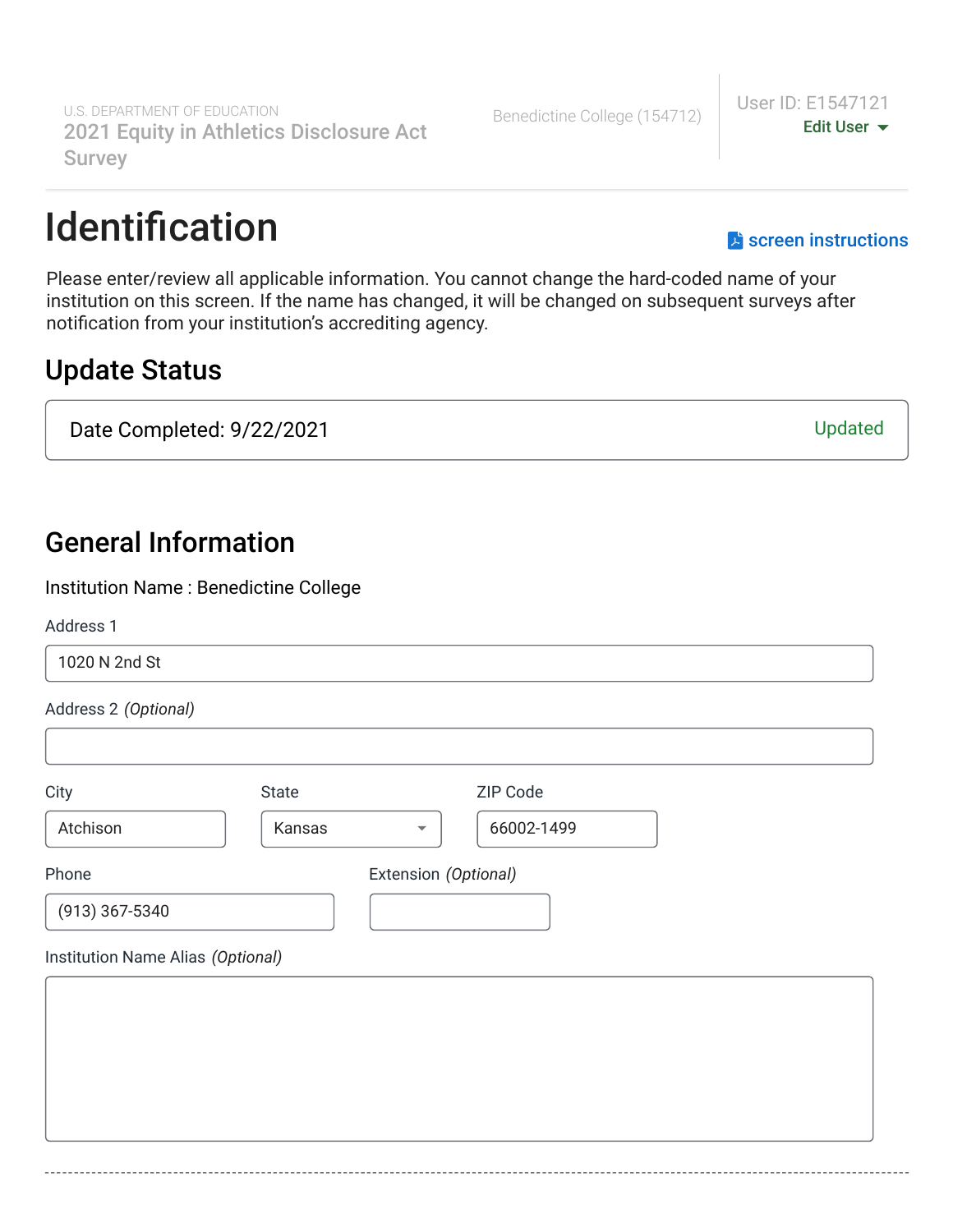U.S. DEPARTMENT OF EDUCATION Charles J. Garten 2021 Equity in Athletics Disclosure Act Survey

#### Address 1

| 1020 N 2ND ST |  |  |
|---------------|--|--|
|               |  |  |

#### Address 2 *(Optional)*

| City             | <b>State</b> |                          | ZIP Code  |
|------------------|--------------|--------------------------|-----------|
| <b>ATCHISON</b>  | Kansas       | $\overline{\phantom{a}}$ | 660021499 |
| Phone            |              | Extension (Optional)     |           |
| $(913)$ 360-7583 |              |                          |           |

## Chief Administrative Officer

| <b>Admin Name</b>       | <b>Title</b>         |                |
|-------------------------|----------------------|----------------|
| Stephen D. Minnis       |                      | President      |
| <b>Admin Email</b>      |                      |                |
| sminnis@benedictine.edu |                      |                |
| Phone                   | Extension (Optional) | Fax (Optional) |
| (800) 467-5340          |                      | (913) 360-7204 |

## EADA General

### **Designated Reporting Year**

*\*Note: The reporting period must be 12 months. The dates for the reporting year should be consistent from year to year.*

| Begins:                  | Ends:               |
|--------------------------|---------------------|
| ٠<br>07/01<br>2020<br>H. | 06/30<br>2021<br>m. |

### **Number of Full-time Undergraduates by Gender**

The numbers below were reported on your institution's 2020-21 IPEDS Survey and should not be changed unless they were reported incorrectly to IPEDS The numbers indicate the full-time certificate or